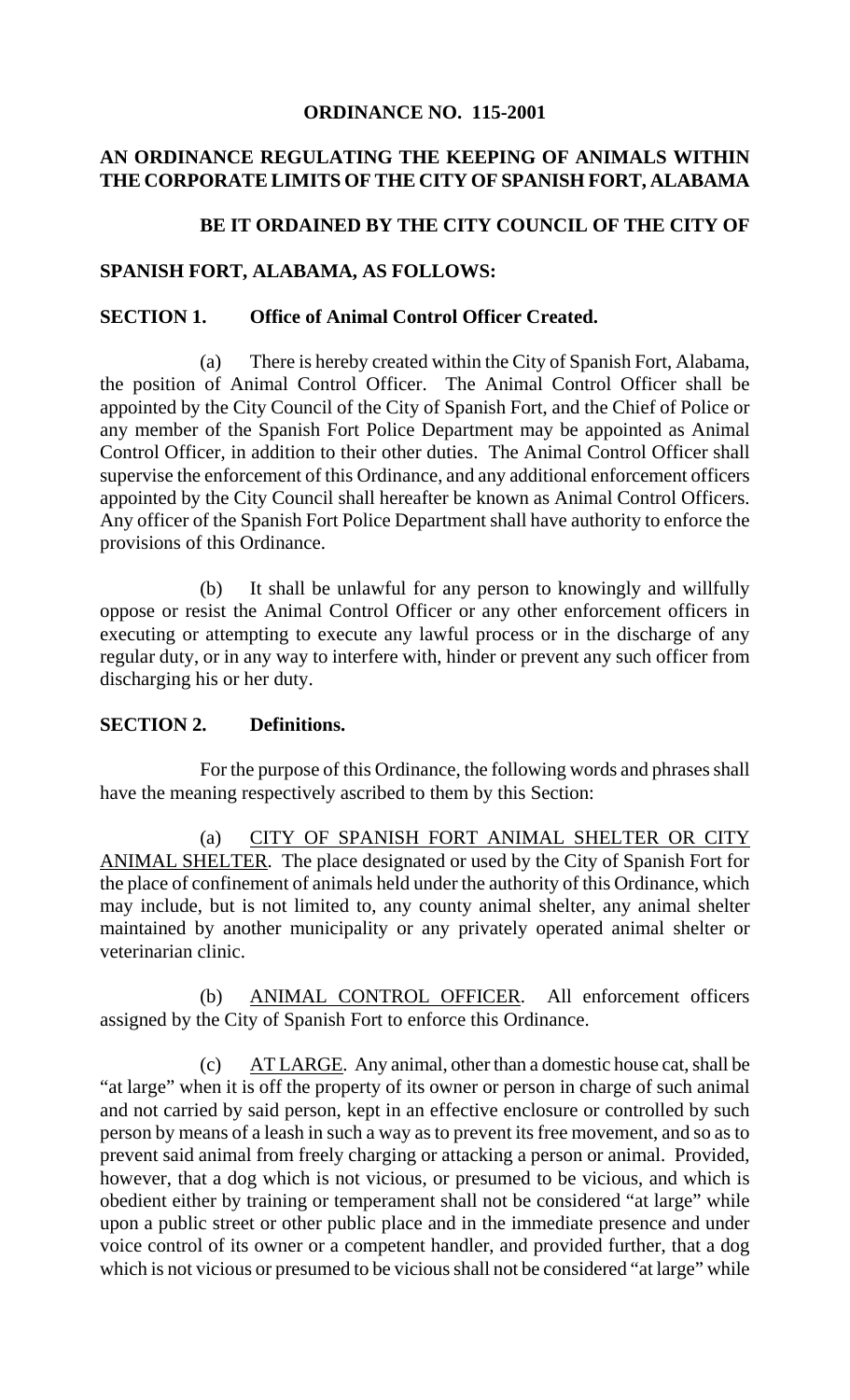upon the premises of its owner or a person in charge of the animal. A dog which is off the premises of its owner or a person in charge of the animal and more than 30 feet from the actual location of its handler shall not be considered in the immediate presence of and under voice control of said handler.

(d) BITTEN. Shall mean seized with the teeth or jaws, such that the skin of the person or thing seized has been nipped or gripped or has been wounded or pierced and there has been probable contact of saliva with the break or abrasion of the skin as determined by a licensed physician.

(e) DOG. Shall mean and include all members of the domestic canine family.

(f) DOMESTICATED ANIMALS. Any such animals that are accustomed to live in or about the habitation of humans, including, but not limited to, cows, fowl, horses, sheep, goats, swine, livestock or any other animal kept as a pet or otherwise.

(g) CAT. Shall mean the domestic house cat.

(h) STRAY ANIMAL. Any animal running at large, the owner or person in charge of which is unknown.

(i) WILD ANIMAL. Any animal of a species that in their natural life or habitat are wild, dangerous or ferocious and, though they may be trained and domesticated by the owner, will remain dangerous to the public at large.

# **SECTION 3. Collar and Tag Requirement.**

Every dog over three months of age kept within the corporate limits of the City of Spanish Fort shall at all times wear a collar to which shall be attached an identification tag identifying the owner's name, address and telephone number where the owner may be contacted.

## **SECTION 4. Seizure of Dogs Running at Large.**

(a) It shall be unlawful for the owner or any other person having charge or control of a dog to allow it to be or run at large within the City. It shall be the duty of the Animal Control Officer when so notified, or whenever the Animal Control Officer observes any dog running at large, to immediately cause such dog to be seized and confined in the City Animal Shelter and to make a reasonable effort to notify the owner if the dog has a tag identifying the name, address and telephone number of the owner. Any dog found unlawfully to be at large within the City is hereby declared a nuisance and shall be seized and confined by the Animal Control Officer and cared for in a humane manner for a period of not less than seven (7) days.

(b) In addition to, or in lieu of, confining a dog found unlawfully at large when the owner or person in charge of said dog is known to the Animal Control Officer, the Animal Control Officer may return the dog to the owner or person in charge and issue a citation for violation of this Ordinance.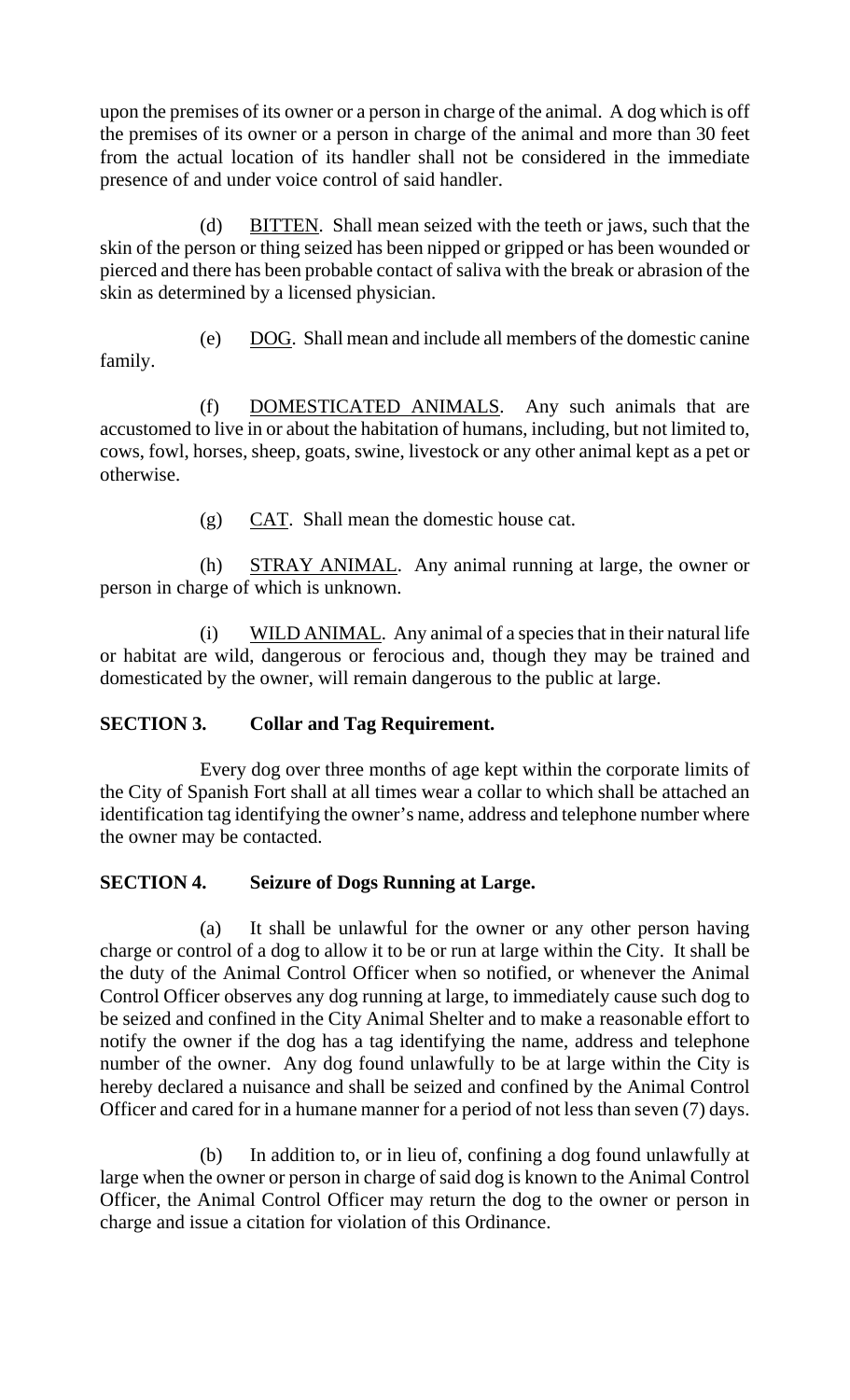(c) Immediately upon confinement of dogs, the Animal Control Officer shall make reasonable effort to ascertain the identity of and notify the owner or person in charge of such dogs of their confinement and of the conditions under which they may regain possession of such animal.

#### **SECTION 5. Keeping of Vicious Dogs.**

(a) VICIOUS OR DANGEROUS DOG DEFINED. Any dog which bites, scratches, fiercely attacks or attempts to bite, scratch or fiercely attack any person or other animal, or which chases or runs after any person or vehicle in which or on which a person is riding, shall be deemed to be vicious or dangerous.

(b) CONFINEMENT REQUIRED. It shall be unlawful for the owner or other person in charge thereof to keep a vicious dog in the City, unless such dog is securely confined, bound or adequately leashed in such a manner as to prevent such dog from biting or attacking a person or other animal.

(c) ENCLOSURES FOR VICIOUS DOGS-POSTING OF PREMISES. Whenever a vicious dog is permitted to run at large within a wall, fence or other enclosure, it shall be the duty of the owner or person in charge of such dog to give public notice or warning that such dog is at large within such enclosure by conspicuously posting a written or printed notice at every unlocked entrance to such enclosure.

(d) AUTHORITY OF ANIMAL CONTROL OFFICER WHEN ENCLOSURE DEEMED INADEQUATE. Whenever a vicious dog is not properly and securely confined, the Animal Control Officer may order confinement of the dog until the owner or other person in charge of such dog provides an enclosure which, in the opinion of the Animal Control Officer, is adequate. Until an enclosure is provided which the Animal Control Officer deems adequate, the Animal Control Officer may order confinement of such dog with such person or organization as the Animal Control Officer shall determine. The cost of feeding and caring for the dog shall be paid by the owner. If the owner of such dog fails to provide an enclosure which the Animal Control Officer deems to be adequate within thirty days, such dog may be disposed of by extermination or as otherwise directed by the Animal Control Officer.

(e) REPORTING OF VICIOUS DOGS BY SWORN STATEMENT, PROCEDURE UPON FIRST INDICATION OF VICIOUSNESS. When any person claims that a dog is vicious, he or she shall make a sworn statement before an officer authorized to administer oaths in the City, and the sworn statement shall set forth the reasons for believing the dog to be vicious. The sworn statement shall be delivered to the Animal Control Officer. Upon receipt of such sworn statement, the Animal Control Officer shall immediately make an investigation. If, in the Animal Control Officer's opinion, the dog is vicious, and if he or she further finds that the incident reported is the first incident or indication of viciousness on the part of the dog, the Animal Control Officer shall order such dog confined. If the owner of the dog does not immediately provide a proper enclosure, the Animal Control Officer shall confine such dog with such person or organization as the Animal Control Officer shall determine for a period not exceeding thirty days. If the owner or person in charge of the dog does not provide an enclosure within thirty days which meets the approval of the Animal Control Officer and pay the expense of confinement, the dog may be disposed of by extermination or as otherwise directed by the Animal Control Officer.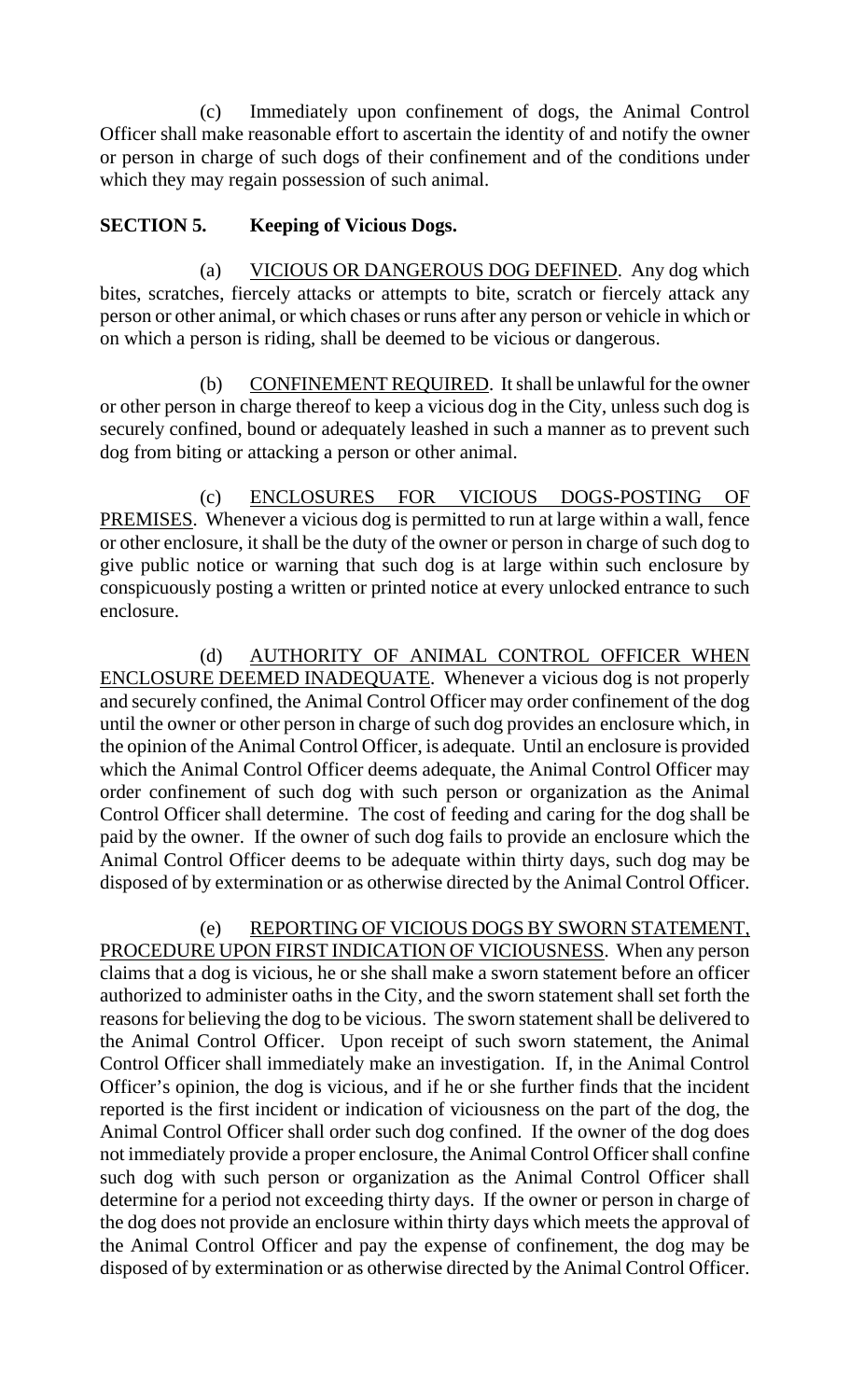(f) PROCEDURE UPON PRIOR INDICATION OF VICIOUSNESS BUT NO PRIOR ACTION TAKEN BY ANIMAL CONTROL OFFICER. If upon receipt of the sworn statement provided in the preceding section the Animal Control Officer determines that the dog is vicious, and if he or she further finds that the dog has on previous occasions given evidence of its viciousness, but that no prior order has been made by him or her in reference to such dog, the Animal Control Officer may, in his or her judgment, either order the dog confined as provided in the preceding section, or he or she may file a judicial proceeding before the municipal court or the court authorized to hear municipal cases to determine whether or not such dog should be exterminated.

(g) PROCEDURE WHEN THERE HAS BEEN PRIOR INDICATION OF VICIOUSNESS AND ANIMAL CONTROL OFFICER HAS ACTED. If upon receipt of the sworn statement provided in Section 5, the Animal Control Officer shall find such dog to be vicious, and if he or she further finds that he or she had, prior to the time of the receipt of such sworn statement, ordered the dog to be confined, the Animal Control Officer shall order such dog confined for three days, and at the end of such time shall have the dog exterminated, unless the owner appeals to the municipal court or the court authorized to hear municipal cases, in which case the matter shall be determinated by the judge.

(h) APPEAL OF FINDING OF VICIOUSNESS BY ANIMAL CONTROL OFFICER. In the event the Animal Control Officer determines that a dog is vicious or dangerous and orders the dog to be confined, the owner or other person in charge of such dog may appeal the finding and order to the municipal court or the court authorized to hear municipal cases by filing a notice of appeal with the court clerk and the City Clerk within 5 days of the date of the order. The owner shall be responsible for all costs of the appeal and expenses of confinement during the pendency of the appeal or otherwise.

(i) REMEDIES OF DIVISION TO BE CUMULATIVE. The remedies provided in this division are cumulative and shall in no way affect any other remedies provided by law and shall be in addition to the criminal prosecution of the owner or keeper of any vicious dog.

# **SECTION 6. Animals Running at Large-Prohibited.**

It shall be unlawful for the owner or any other person having charge or control of any animal other than a dog or cat, including, but not limited to, livestock, domesticated animals or any other animal kept by said person, to allow said animal to be or run at large within the City.

## **SECTION 7. Noisy Animals.**

(a) It shall be unlawful and a nuisance for any person to keep on a residential lot or premises any animal or group of animals, known to said person to habitually, continuously, or intermittently to make or emit sound or noises of such volume and nature as to unreasonably interfere with or disturb the peace, quiet, comfort and repose of persons of ordinary sensibilities within the neighborhood in the reasonable use and enjoyment of adjacent property.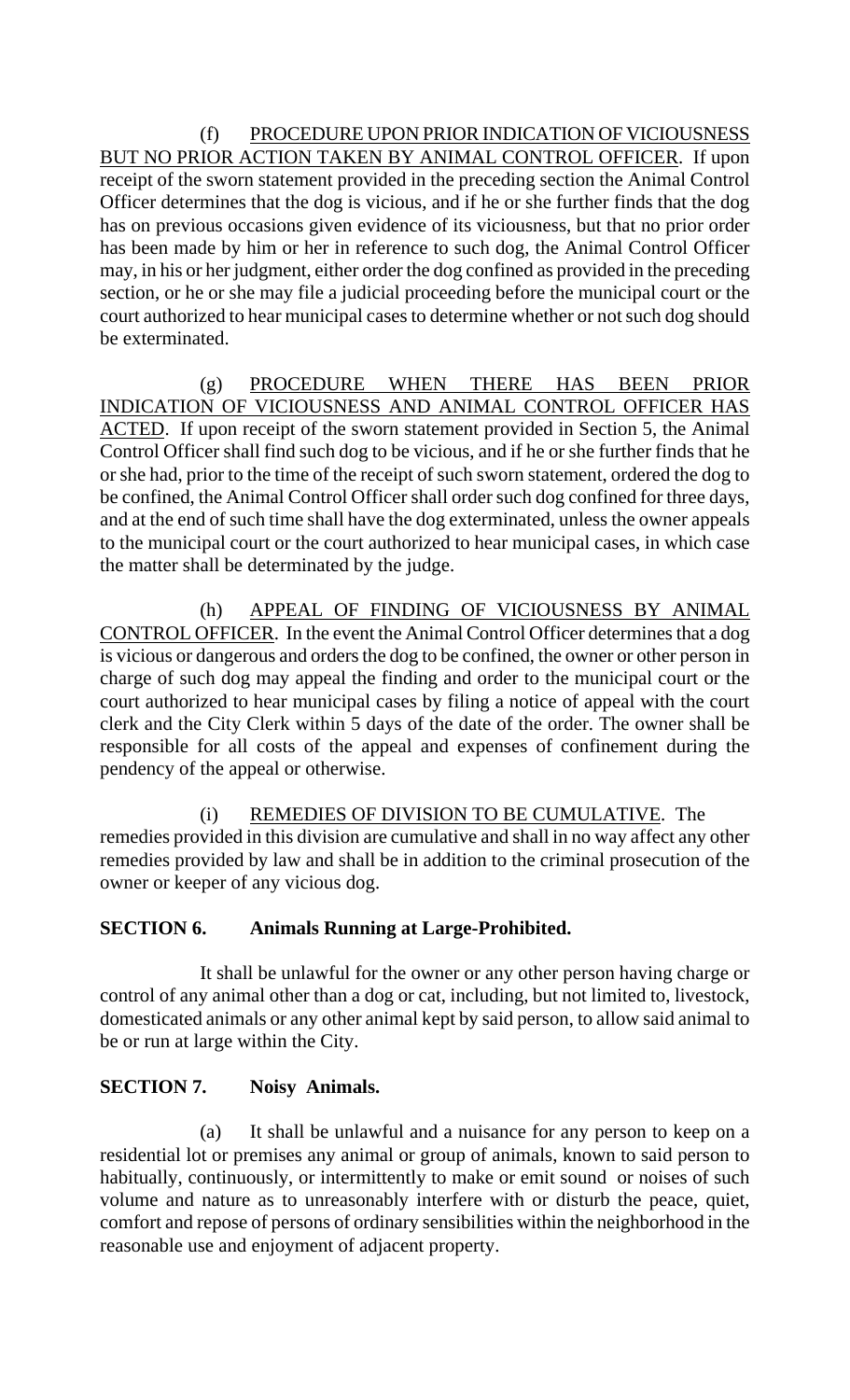(b) It shall be unlawful and a nuisance for any person to keep on any tract, lot or premises within the City any animal or group of animals whether the same is housed in a corral, kennel, building or other structure(s) under such circumstances that the sounds or noises emitted by said animals are of such volume and nature as unreasonably to interfere with or disturb the peace, quiet, comfort and repose of persons of ordinary sensibilities in the reasonable use and enjoyment of any adjacent property used for residential purposes.

(c) Any owner or person in charge violating this Section shall be guilty of maintaining a nuisance. Provided, however, that no prosecution shall be commenced and no arrest made pursuant to this Section, except upon affidavit made before and warrant issued by a Magistrate.

## **SECTION 8. Right of Entry.**

The Animal Control Officer of the City of Spanish Fort shall have the right to enter upon any property, except a private dwelling house, for the purpose of capturing any animal in violation of the provisions of this Ordinance subject to state law.

# **SECTION 9. Procedure for Redemption.**

The owner of any animal may, within seven (7) days after the animal is impounded, redeem the animal by paying to the City of Spanish Fort Animal Shelter the sum of twenty-five (\$25.00) dollars for the impounding and the actual cost incurred by the City of Spanish Fort Animal Shelter, but not less than ten (\$10.00) dollars per day, for the keep of said animal, plus any other fees charged by the shelter. In the case of a dog or cat, evidence must be presented that said dog or cat has been inoculated against rabies prior to release.

## **SECTION 10. Disposition of Unredeemed Dogs or Cats.**

(a) In the event any impounded animal is not redeemed within seven (7) days after the same is impounded, the Animal Control Officer may, at such Officer's discretion, place said animal in a home or adopt the animal out to a third party for expenses incurred, turn said animal over to the Humane Society for adoption or destroy said animal in a humane manner.

(b) After a dog or cat has been confined for the period of time as provided in this Section, and if the owner or person entitled to possession fails to make application for the release of such animal as herein provided, or fails to pay the charges as provided this Ordinance, or fails to pay for the proper inoculation for rabies, or if such satisfactory evidence as required by this Ordinance is not provided, then such animal is hereby declared a nuisance and a danger to the health, safety and welfare of the City, and the Animal Control Officer shall cause such animal to be humanely destroyed as herein provided. However, any dog or cat under two (2) weeks old or whose eyes have not opened since birth may be humanely disposed of immediately upon being impounded where it has been found in violation of the Animal Control Ordinance.

(c) Any Animal Control Officer authorized by the Chief of Police to carry a firearm assisting in impounding any animal shall have the authority to shoot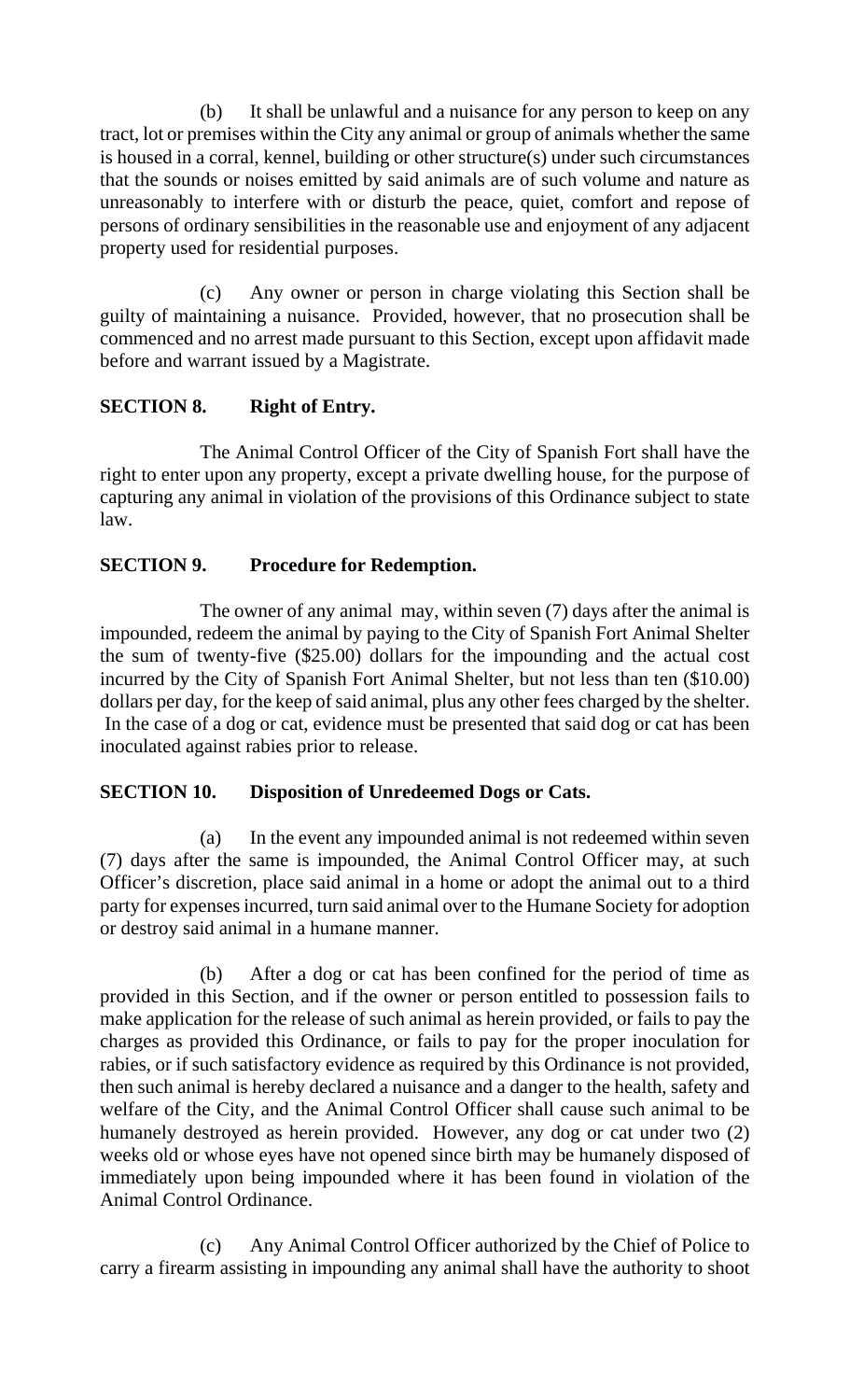and kill such animal, if in attempting to capture the same or in otherwise keeping the same, it shall become an immediate hazard to his or her safety or the safety of persons or animals in the immediate vicinity.

(d) Any confined animal that is injured or diseased will, as an act of mercy, be humanely destroyed immediately if it is determined by the Animal Control Officer or a veterinarian that such destruction is necessary to prevent unnecessary suffering, to prevent the spread of disease or because the animal is incurable. A written finding to this effect shall be signed by those inspecting the animal and such written document shall be retained by the City for a period of one (1) year.

(e) The Animal Control Officer when required to dispose of animals shall do so by such process as is recognized by veterinary science as being a humane manner in which to destroy animals.

(f) Wild or non-domesticated animals, when circumstances demand, may be destroyed by the Animal Control Officer or at his or her direction for public safety, to prevent the spread of disease and as an act of mercy. Such authority shall come from the Chief of Police for animal control personnel to carry out the provisions of this Section.

## **SECTION 11. Rabies Vaccination Required - Penalty.**

(a) It shall be unlawful for any owner or person in charge to keep any dog or cat more than three (3) months of age within the City which has not been vaccinated against rabies within the preceding twelve (12) months.

(b) Any owner or person in charge in violation thereof shall be subject to a penalty not to exceed an amount equal to twice the State-approved charge for inoculation, to be imposed by the Animal Control Officer or his authorized representative, in addition to the fee prescribed for the inoculation.

(c) In order to be sufficient under this Ordinance, the vaccination of a dog or cat shall be accomplished by a licensed veterinarian.

(d) The serially numbered rabies tag at the time of inoculation shall at all times be attached to a collar or harness worn by the dog for which the tag is issued. However, said tag need not be attached during supervised obedience training classes or animal shows.

## **SECTION 12. Confinement of Dogs or Cats in Heat.**

Every female dog or cat in heat shall be kept confined by the owner or person in charge. At any time that a female dog or cat in heat is found to be causing a disturbance of cats and dogs on adjoining premises, it shall be the duty of the owner or person in charge of said dog or cat to immediately confine said dog or cat in a manner so as to avoid such disturbance.

# **SECTION 13. Duty to Restrain or Control.**

(a) Dogs - It shall be the duty of every owner or person in charge of a dog to keep said animal under effective restraint or control inside the City limits,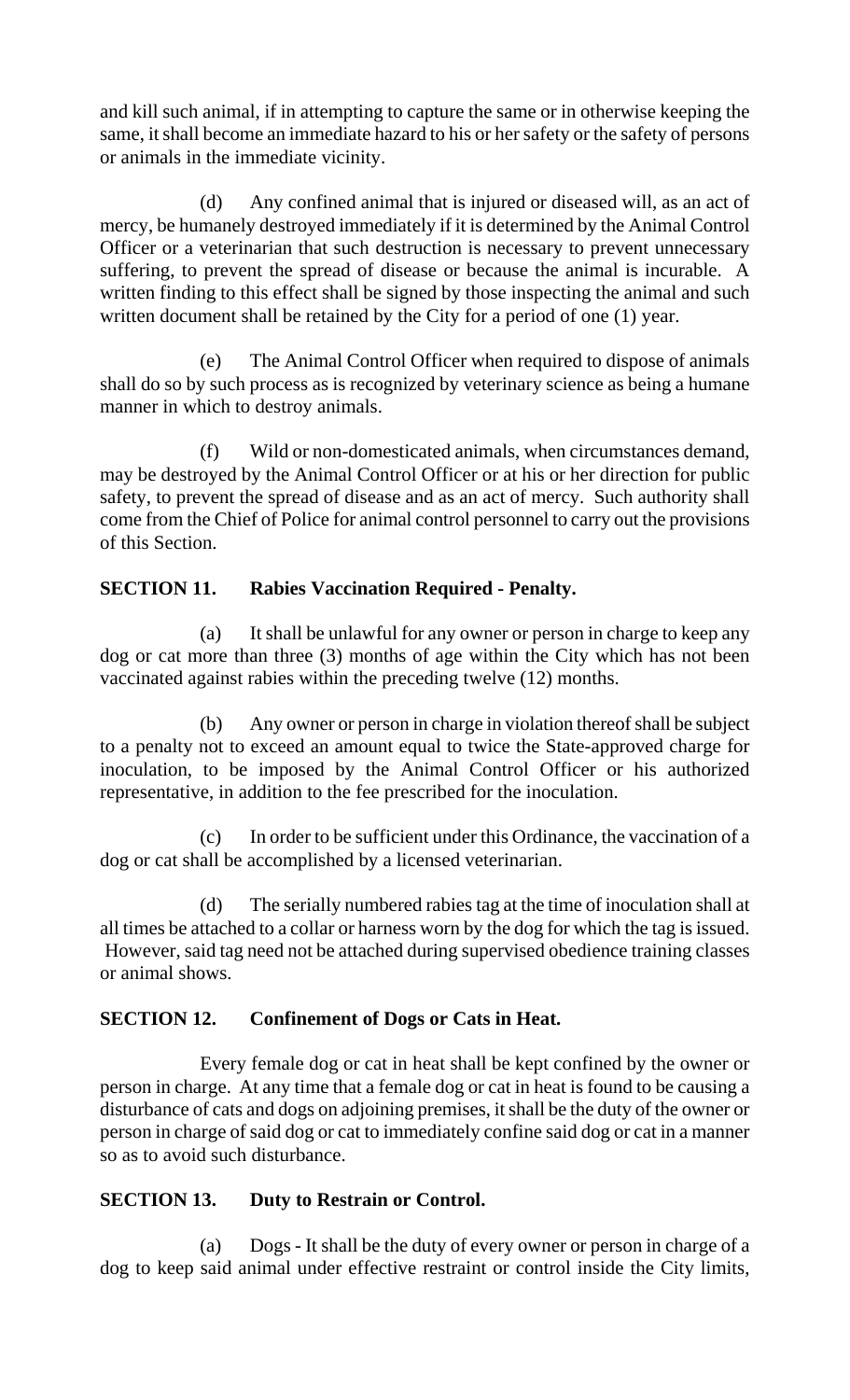whether or not said dog is upon or away from his or her premises. It shall be unlawful for the owner or person in charge of any dog to fail to keep said animal under effective restraint or control. Proof that a dog was not properly restrained or controlled while off the premises of the owner or person in charge shall be prima facie evidence of a violation. Negligent failure to provide or maintain effective control or restraint shall not be a defense; however, competent evidence that said failure was occasioned by an unforeseeable and independent act of a third person shall shift the burden on the City to prove otherwise.

(b) Cats - It shall be unlawful for the owner or any person having custody or control of any cat known to habitually cause destruction or damage to the property of another to allow said cat to run at large within the City. Provided, however, that no prosecution shall be commenced and no arrest made pursuant to paragraph (b) of this Section except upon affidavit made before and warrant issued by a Magistrate.

## **SECTION 14. Stray Dogs May be Taken Up.**

Any person in the City finding any dog running at large about his premises or residence, or the residence of which he or she in charge, may have such animal confined by the Animal Control Officer as an at large animal or stray.

## **SECTION 15. Humane Traps.**

(a) The Animal Control Officer is hereby authorized, in order to apprehend animals in violation of this Ordinance, to use traps designed humanely to capture said animals by placing the same upon any public property of the City, upon the right of way of any public street or highway or upon the private property of any person granting permission therefor.

(b) It shall be the duty of the Animal Control Officer to check such traps daily and remove captured animals therefrom to the City Animal Shelter where they shall be disposed of as otherwise provided herein.

(c) It shall be unlawful for any person to molest or tamper with any such trap or to remove any animal captured in any such trap or to interfere with the Animal Control Officer in setting or servicing any such trap.

(d) Any owner or person in charge of any dog captured in a humane trap which is off the premises of the owner or person in charge thereof shall be prima facie presumed to have allowed, suffered or permitted such animal to be or to run at large. At any time a dog is captured by use of such trap, and the owner or person in charge is known or becomes known to the Animal Control Officer, such owner or person in charge shall be given a citation to appear in court.

## **SECTION 16. Cruelty to Animals.**

Any person who (a) overrides, overdrives, overloads, drives when overloaded, tortures, torments, deprives of necessary sustenance, cruelly beats, mutilates or cruelly kills any animal; and (b) any person who having the charge or custody of such animal, either as owner or otherwise, inflicts unnecessary cruelty upon same, or fails to provide the same with proper food, drink, or protection from the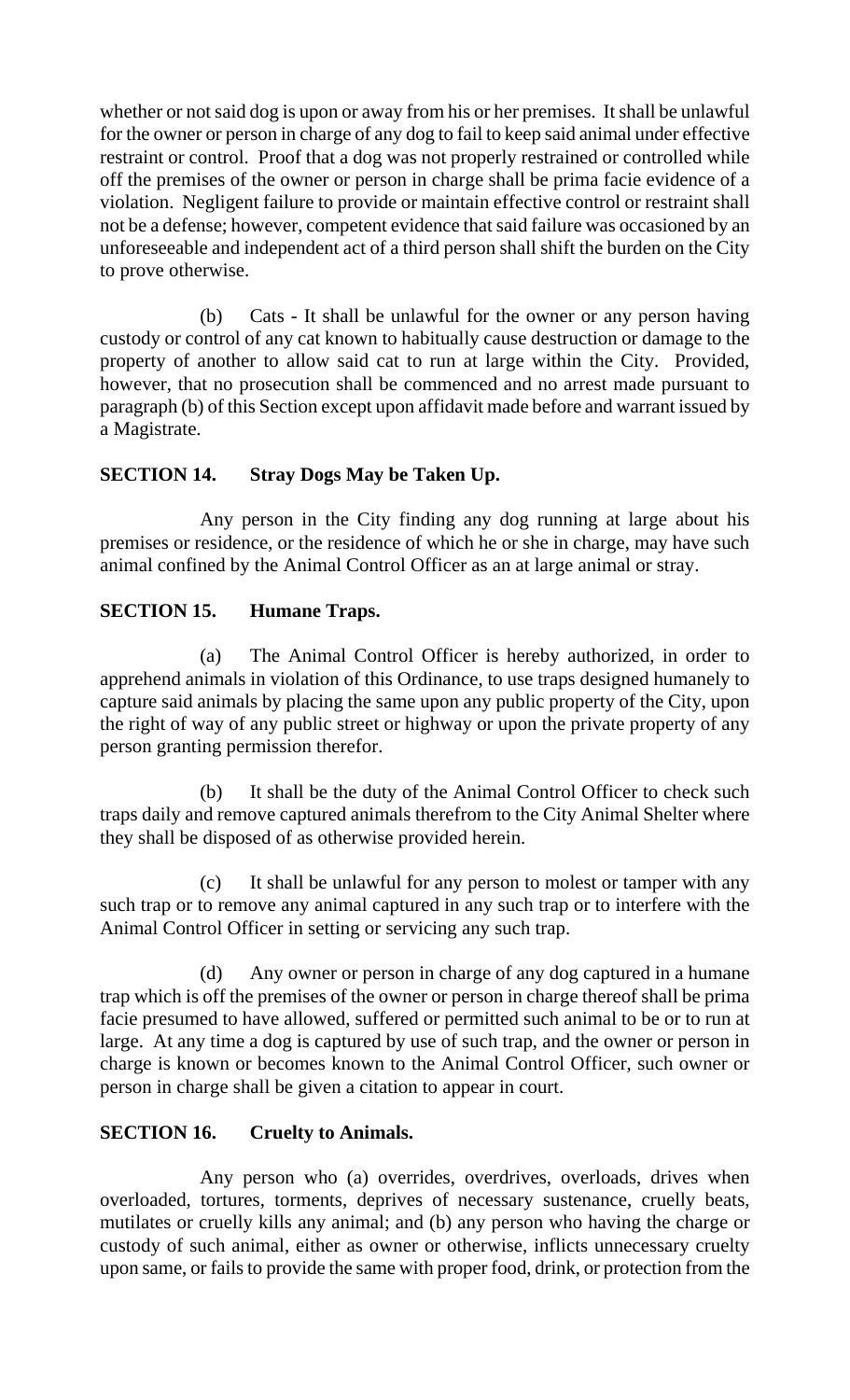weather, or cruelly drives or rides or allows to be ridden or overdriven when unfit for labor; and (c) any person who having the charge or custody of any animal known to him or her to require medical treatment or care in order to prevent unjustifiable physical pain, suffering, or death, who having such knowledge fails to provide proper treatment and care, or in the alternative, to cause said animal to be humanely disposed of; and (d) any person who unlawfully or maliciously kills, disables, disfigures or injures any animal, without good excuse, shall be guilty of a misdemeanor.

## **SECTION 17. Duty of Owner to Remove Deposited Feces.**

It shall be the duty of the owner or person in charge of any dog or cat which has been allowed by that person to be at large to remove and dispose of any feces deposited by the animal upon any residential lot of another occupied for human habitation, or upon any right-of-way adjacent thereto, upon demand from the owner or occupant thereof, or upon demand of the Animal Control Officer.

## **SECTION 18. Owner's Duty to Remove Scattered Garbage.**

It shall be the duty of the owner or person in charge of any dog or cat which has been allowed or suffered by that person to run at large to pick up and remove to a secure authorized container any garbage or refuse which the animal has caused to be overturned, spilled or scattered upon any residential lot occupied for human habitation, or upon any right-of-way adjacent thereto, upon demand from the owner or occupant thereof, or upon demand of the Animal Control Officer, and it shall be unlawful for any such person to fail or refuse to do so; provided, however, that no prosecution shall be commenced and no arrest made pursuant to this section except upon affidavit made before and warrant issued by a Magistrate.

## **SECTION 19. Citations.**

When any animal is found by the Animal Control Officer to be in violation of any provision of this Ordinance, and the person or persons responsible become known to the Animal Control Officer, he may issue a citation to the owner or person in charge for said violation directing him to appear in court at a time and date stated therein to answer to charges of violations of this Ordinance, which said charges shall be stated in said citation.

## **SECTION 20. Disposition of Fees.**

All monies collected as provided for in this Ordinance shall be turned over and delivered forthwith to the City Clerk.

#### **SECTION 21. Minimum Penalties.**

Any person violating any provision of this Ordinance shall be punished by a fine of not less than \$10.00 nor more than \$500.00, and said person shall pay all costs incurred by the City in capturing or confining an animal found to be in violation of this Ordinance. In addition to such other punishment as may be provided by the Court, the following minimum fines and penalties shall apply: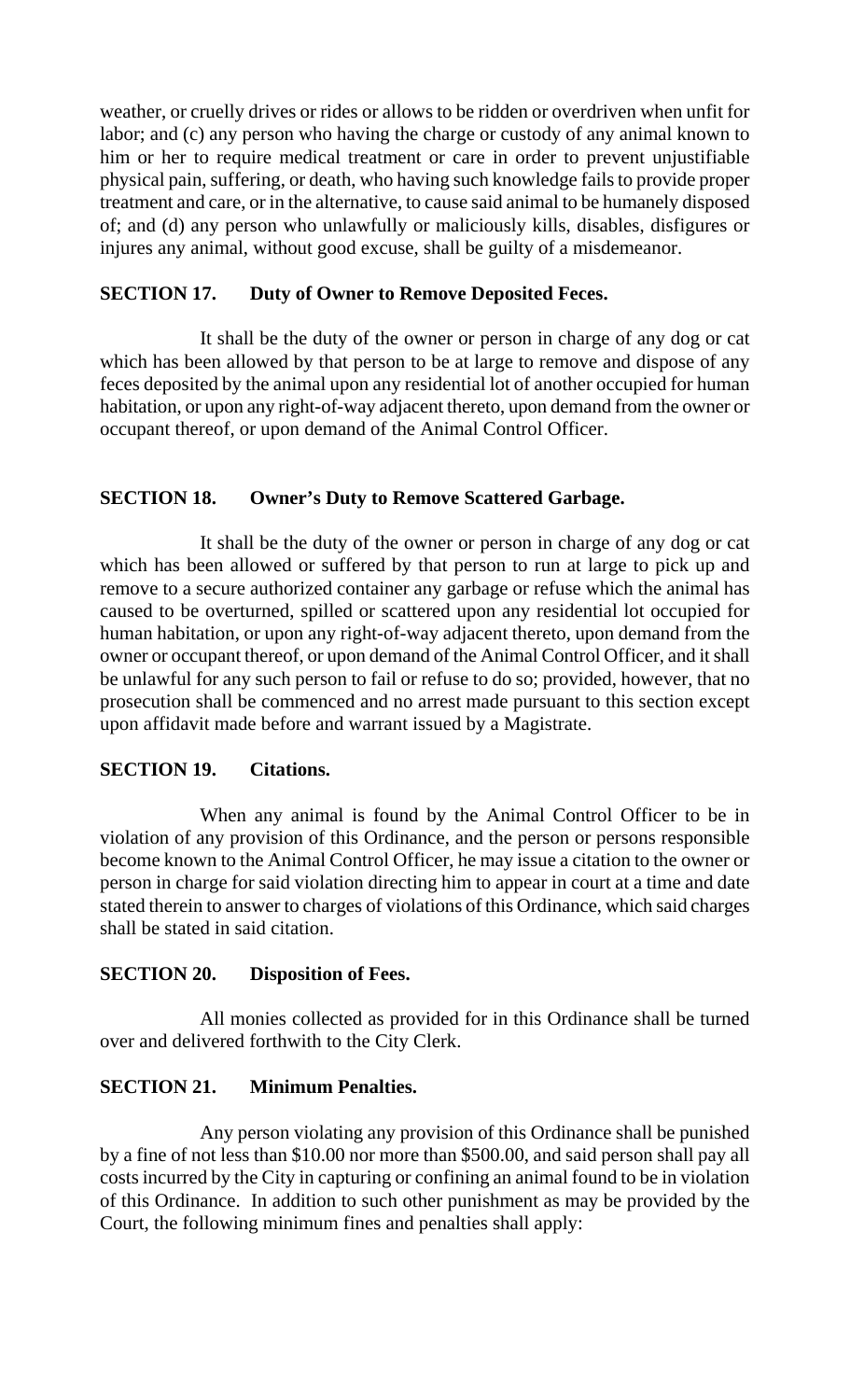| <b>Description of Offense</b>                                               | 1st Offense | 2nd Offense | 3rd Offense |
|-----------------------------------------------------------------------------|-------------|-------------|-------------|
| Allowing a dog<br>to run at large                                           | \$15.00     | \$25.00     | \$50.00     |
| Allowing a dog to be<br>kept without a proper<br>identification tag affixed | \$10.00     | \$20.00     | \$30.00     |
| Not properly confining a<br>female dog or cat in heat                       | \$25.00     | \$50.00     | \$100.00    |
| Cruelty to animals<br>Confinement                                           | \$200.00    | \$500.00    | 10days      |
| Allowing an animal known<br>or presumed to be vicious to<br>be at large     | \$100.00    | \$200.00    | \$500.00    |

## **SECTION 22. Animals Suspected of Having Rabies Declared Nuisances; Impoundment of Same.**

Any animal suspected of infection with rabies is hereby declared to be a public nuisance and a danger to the health and safety of the community. The Animal Control Officer may take up and confine any such animal.

#### **SECTION 23. Severability Clause.**

If any part, section or subdivision of this Ordinance shall be held unconstitutional or invalid for any reason, such holding shall not be construed to invalidate or impair the remainder of this Ordinance, which shall continue in full force and effect notwithstanding such holding.

#### **SECTION 24. Repealer Clause.**

Any ordinance heretofore adopted by the City Council of the City of Spanish Fort, Alabama, which is in conflict with this Ordinance is hereby repealed to the extent of such conflict.

## **SECTION 25. Effective Date.**

This Ordinance shall become effective upon its adoption.

 $\overline{a}$ 

ADOPTED AND APPROVED this day of , 2001.

 GREGORY A. KUHLMANN Mayor